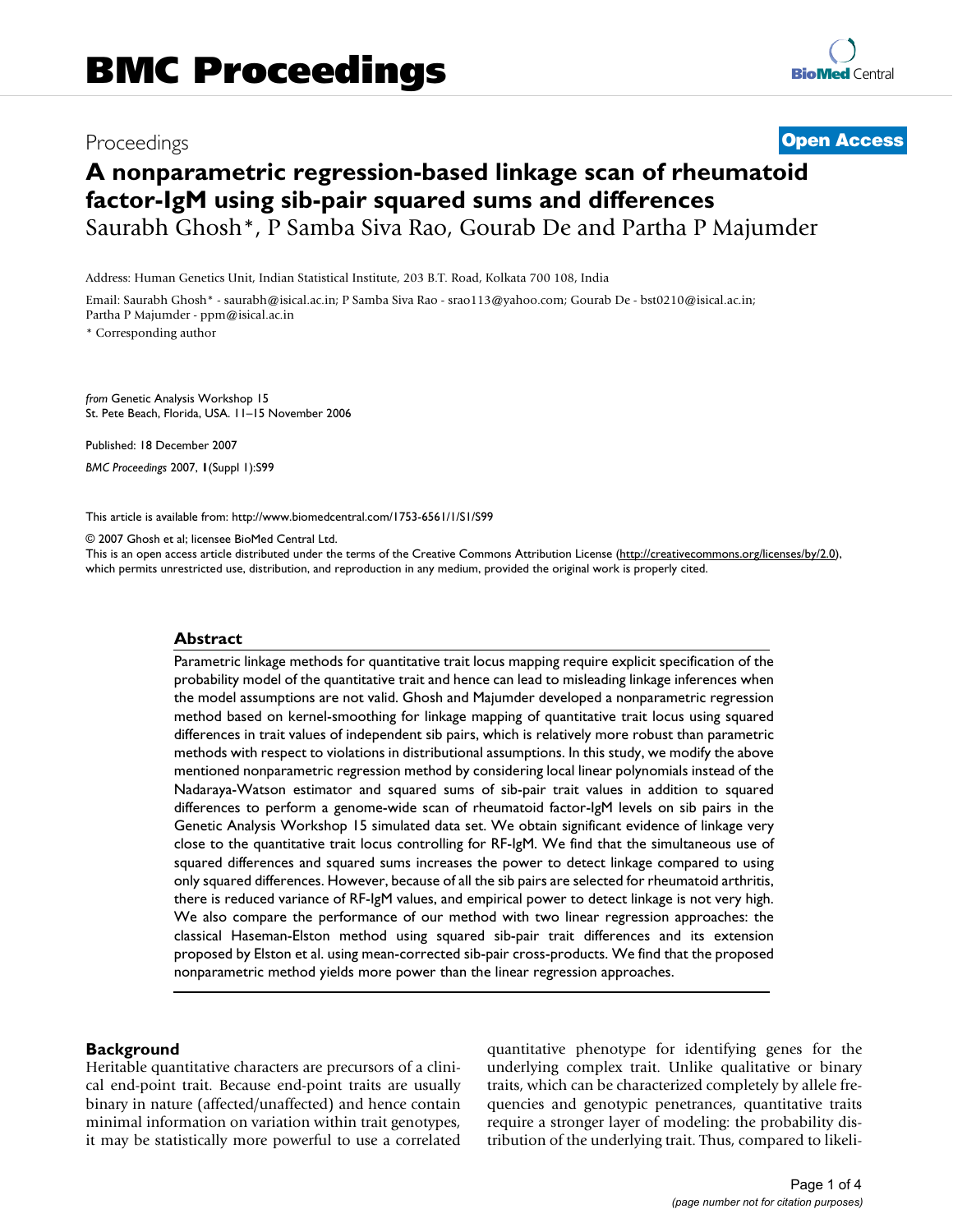hood-based approaches like variance components [1,2], which require explicit specification of the probability distribution of the quantitative trait, nonparametric methods for quanitative trait loci (QTL) mapping are more robust to deviations in distributional assumptions. Ghosh and Majumder [3] developed a nonparametric regression method based on Nadaraya-Watson kernel-smoothing [4,5] for linkage mapping of QTLs using squared differences in quantitative trait values of independent sib pairs. However, studies have shown that information on linkage can be increased by using squared sib pair sums in addition to squared differences [6,7]. Moreover, local linear polynomials provide better nonparametric regression fits [8,9] compared to the Nadarya-Watson estimator. In this study, we modify the nonparametric regression method of Ghosh and Majumder to incorporate squared sums in conjunction with squared differences and use local linear polynomials instead of the Nadaraya-Watson estimator to perform a genome-wide linkage scan of rheumatoid factor (RF)-IgM, a quantitative phenotype correlated with rheumatoid arthritis affection status in the simulated data of Genetic Analysis Workshop 15 (GAW15). We evaluate the gain in power by using squared sib-pair sums in addition to squared differences. We also compare the performance of our nonparametric method with the classical Haseman-Elston linear regression method [10] using sib-pair squared differences as well as its extension proposed by Elston et al. [7] using sib-pair mean-corrected cross-products, which can be expressed as a linear combination of squared differences and mean corrected squared sums.

#### **Methods**

#### *Data description*

For our analyses, we used data on RF-IgM levels and genome-wide information on 730 microsatellite marker loci distributed over the 22 autosomal chromosomes. Our method utilizes marker genotype data on 1500 independent sib pairs and their parents for identity-by-descent (IBD) computations. The nonparametric regressions for the linkage scan are based on the RF-IgM and IBD data. We performed our analyses on all 100 available replicates.

#### *Statistical methodology*

Suppose  $\gamma_{ii}$  denotes the RF-IgM of the *j*<sup>th</sup> sib in the *i*<sup>th</sup> family, *i* = 1, 2,..., 1500; *j* = 1, 2; and  $\hat{\pi}_{ip}$  denotes the estimated IBD score for the  $i<sup>th</sup>$  sib pair at an arbitrary point  $p$  on the genome. We define  $U_i = (\gamma_{i1} - \gamma_{i2})^2$  and  $V_i = (\gamma_{i1} + \gamma_{i2})^2$ . The classical Haseman-Elston method [10] and its extensions [6,7], which involve a linear regression of squared differences (or suitable alternative functions) of sib-pair trait values ( $U_i$  values) on estimated marker IBD scores ( $\hat{\pi}_{ip}$ values) are adversely affected by the increase in dominance at the QTL. Thus, a more robust strategy is to estimate empirically the nature of the functional relationship between the two variables.

Following Ghosh and Majumder [3], we assume a nonparametric regression model:

$$
U_i = \psi(\hat{\pi}_{ip}) + e_i, \, i = 1, \, 2, \dots, \, 1500,
$$

where <sup>ψ</sup> is a real valued function and *ei* values are random errors. The functional form of  $\psi$  is estimated using a kernel smoothing technique [6] with kernel function:

$$
k(x) = 3/4(1 - x^2), |x| < 1;
$$
\n0, otherwise.

Ghosh and Majumder [3] had used the Nadaraya-Watson estimator for the prediction of *Ui* values. There is now increasing evidence that local polynomials have lower prediction errors [6,7] than the Nadaraya-Watson estimator. We used a local linear polynomial to predict *Ui* as follows:

$$
U_i = \hat{\psi}(\hat{\pi}_{ip}) = \sum_j \kappa (\frac{\hat{\pi}_{ip} - \hat{\pi}_{jp}}{h}) \{ \beta_0 + \beta_1 \hat{\pi}_{jp} \} / \sum_j \kappa (\frac{\hat{\pi}_{ip} - \hat{\pi}_{jp}}{h}),
$$

where *h* is the "optimal" window length in the kernel smoothing procedure obtained using "leave-one-out" cross-validation; and  $\beta_0$  and  $\beta_1$  are the weighted least squares estimators of the local linear regression of *Uj* on  $\hat{\pi}_{jp}$  with weights as

$$
k(\frac{\hat{p}_{ip} - \hat{p}_{jp}}{h}) / \sum_i k(\frac{\hat{p}_{ip} - \hat{p}_{jp}}{h}).
$$

To assess the significance of our regression, we used a diagnostic measure

$$
[11]\,\Delta = 1 - \sum_{i=1}^{1500} \{U_i - \hat{\psi}(\hat{\pi}_{ip})\}^2 / \sum_{i=1}^{1500} (U_i - \bar{U})^2
$$
. We note

that the proposed measure  $\Delta$  is an analog of  $R^2$ , the square of the correlation coefficient between the response variable and the explanatory variable, which is used in linear regression as a measure of the proportion of variance of the response variable explained by the explanatory variable. One can evaluate the significance of the observed  $\Delta$ empirically by generating random IBD scores under the null hypothesis of no linkage, while preserving the actual RF-IgM values.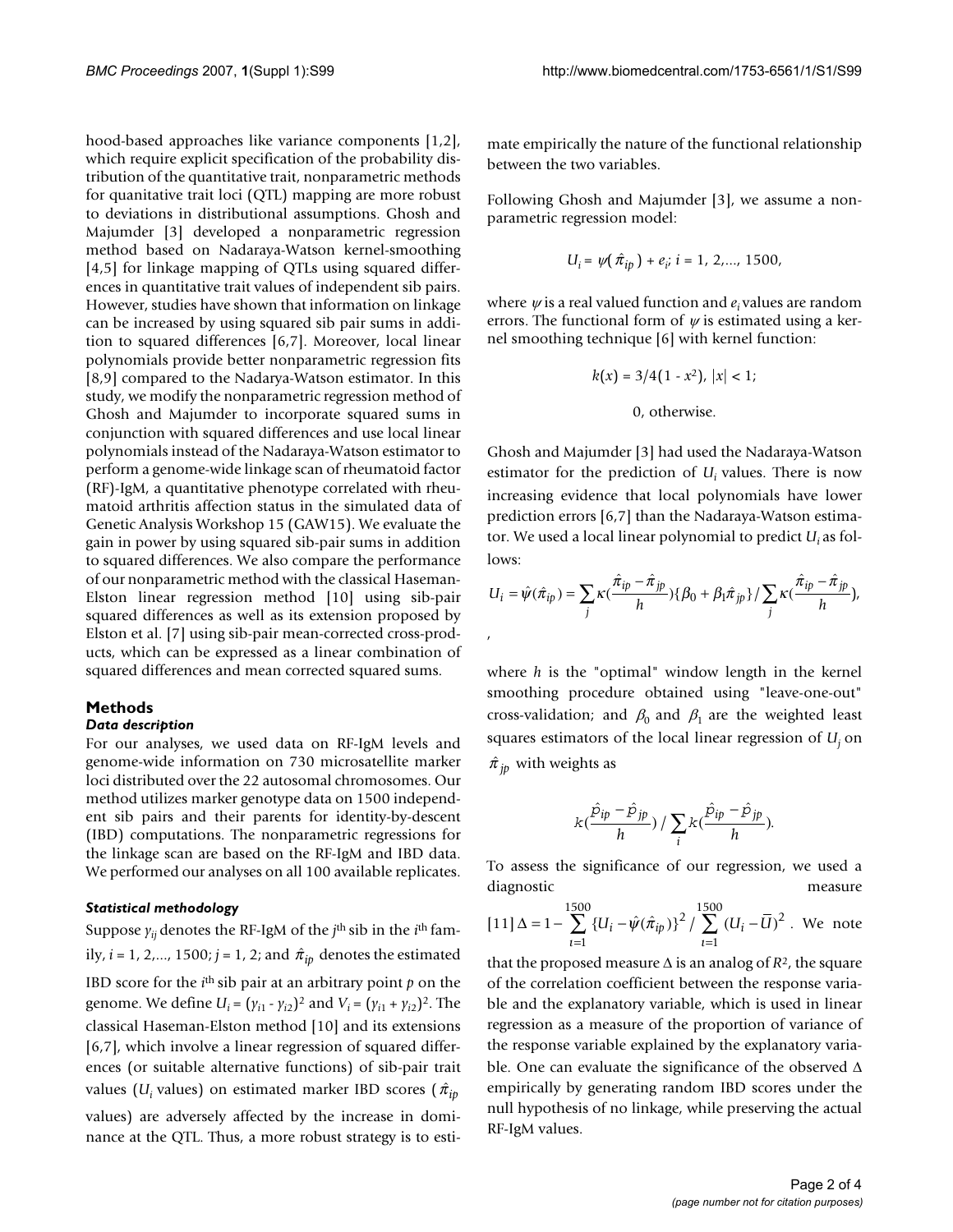There have been suggestions that using squared differences in conjunction with squared sums of sib-pair trait values may be a more powerful linkage strategy compared to using squared differences only [6,7]. In order to explore this hypothesis, we developed a nonparametric regression strategy combining the two phenotypic functions. For this purpose, we performed an additional nonparametric regression of  $V_i$  values on  $\hat{\pi}_{ip}$  values using the local linear polynomial estimator as described earlier. In this case, our diagnostic  $\Delta$  is defined 1 1  $-\sum_{i=1}^{1500}$   $\left[\left\{U_i - \psi_1(\pi_{in})\right\}^2 + \left\{V_i - \psi_2(\pi_{in})\right\}^2\right] / \sum_{i=1}^{1500}$  $\sum_{i=1} [ \{ U_i - \psi_1(\pi_{ip}) \}^2 + \{ V_i - \psi_2(\pi_{ip}) \}^2 ] / \sum_{i=1} \{ (U_i - \overline{U}_i) \}^2$  $\sum_{i=1}^{1500} \{ (U_i - \overline{U})^2 + (V_i - \overline{V})^2 \}$ 

, where  $\psi_1$  and  $\psi_2$  are the unknown regression functions of  $\hat{\pi}_{ip}$  corresponding to  $U_i$  and  $V_i$ , respectively.

Because the proposed  $\Delta$  statistic does not consider the direction of the relationship between the squared sib-pair trait difference and the estimated marker IBD scores, there may be concern of an inflated false-positive error rate due to a random negative relationship between the variables under the null hypothesis of no linkage. To circumvent this problem, we ensured that the correlation between the variables is negative for each of the marker positions showing significant evidence of linkage. When we considered the squared differences in conjunction with the squared sums, we additionally verified that the correlation between the squared sums and the estimated IBD score is positive at each of the significant markers.

## **Results**

We performed our nonparametric regression analyses on all 22 autosomal chromosomes for all 100 available replications. We compared the results of the nonparametric regression with those of the classical Haseman-Elston regression using squared differences [10] and its extension proposed by Elston et al. [7] using mean-corrected crossproducts. Because the data involved independent sib pairs, the generalized least squares method of Elston et al. [7] reduced to an ordinary least squares analysis. The RF-IgM levels were corrected for age, sex, and smoking status using linear regression. The IBD computations were performed using the statistical software MERLIN [12]. The nonparametric regressions were performed at all the marker positions separately using the squared sib-pair trait differences only and by combining the squared differences and the squared sib-pair trait sums as discussed in the preceding section. We set a  $p$ -value threshold of  $\lt$ 0.001 (based on 1000 Monte-Carlo replications under the null hypothesis) to consider a linkage finding to be statistically significant. Since the "answers" were available to us, we considered a linkage peak to be true positive only if both the following criteria were satisfied: it was within a 20 cM window (10 cM on either side) of the true position of a QTL and all other markers within this window provided significant evidence of linkage. Hence, we have assessed the empirical power and the false-positive error rate based on the proportion of replicates yielding significant linkage peaks.

Based on the proposed nonparametric regression, we obtained a linkage peak (with nominal *p*-value < 0.05) at marker STRP11\_22 (113 cM) on chromosome 11 in 17 replications using squared differences only and in 31 replications using both the squared differences and the squared sums. All of the other markers within the 20-cM window of the position of the QTL have also provided evidence of linkage at level 0.05 for all these replications. Although given a threshold of *p* < 0.001 for a linkage peak to be statistical significant, the empirical power was only 0.1 when only squared differences were used and 0.23 when both squared differences and squared sums were used, we note that the linkage peak is close to Locus F (115 cM), the QTL controlling RF-IgM. However, the major aim of the study, that is, the belief that the combined use of squared differences and squared sums is more powerful than using only the squared sums is validated by our results. We also found that there was no other marker which provided a statistical evidence of linkage at level 0.05 in more than three replications.

When we used the two linear regression approaches [7,10] for comparing with the nonparametric method, we found that the linkage peak was also at marker STRP11\_22 (113 cM) on chromosome 11 for most of the replications both with squared differences as well as mean-corrected crossproducts. However, the number of replications giving significant linkage evidence at a nominal level of 0.05 was only 11 for squared differences and 18 for mean-corrected cross-products. When we used a nominal level of 0.001, the corresponding figures were 6 and 13, respectively. Thus, the nonparametric method was more powerful than the linear regression approach both when only squared differences were used as well as when squared sums were combined with squared differences. A summary of the linkage finding on chromosome 11 using the various methods is provided in Table 1.

## **Conclusion**

Our proposed nonparametric method was able to detect linkage near the QTL controlling for RF-IgM level in multiple replicates. The use of the squared sib-pair trait sums in conjunction with the squared differences yielded more power to detect linkage compared to using the squared differences only. We also find that the nonparametric regression, which estimates empirically the nature of local relationship between the phenotypic and genotypic variables, is more powerful than the classical Haseman-Elston